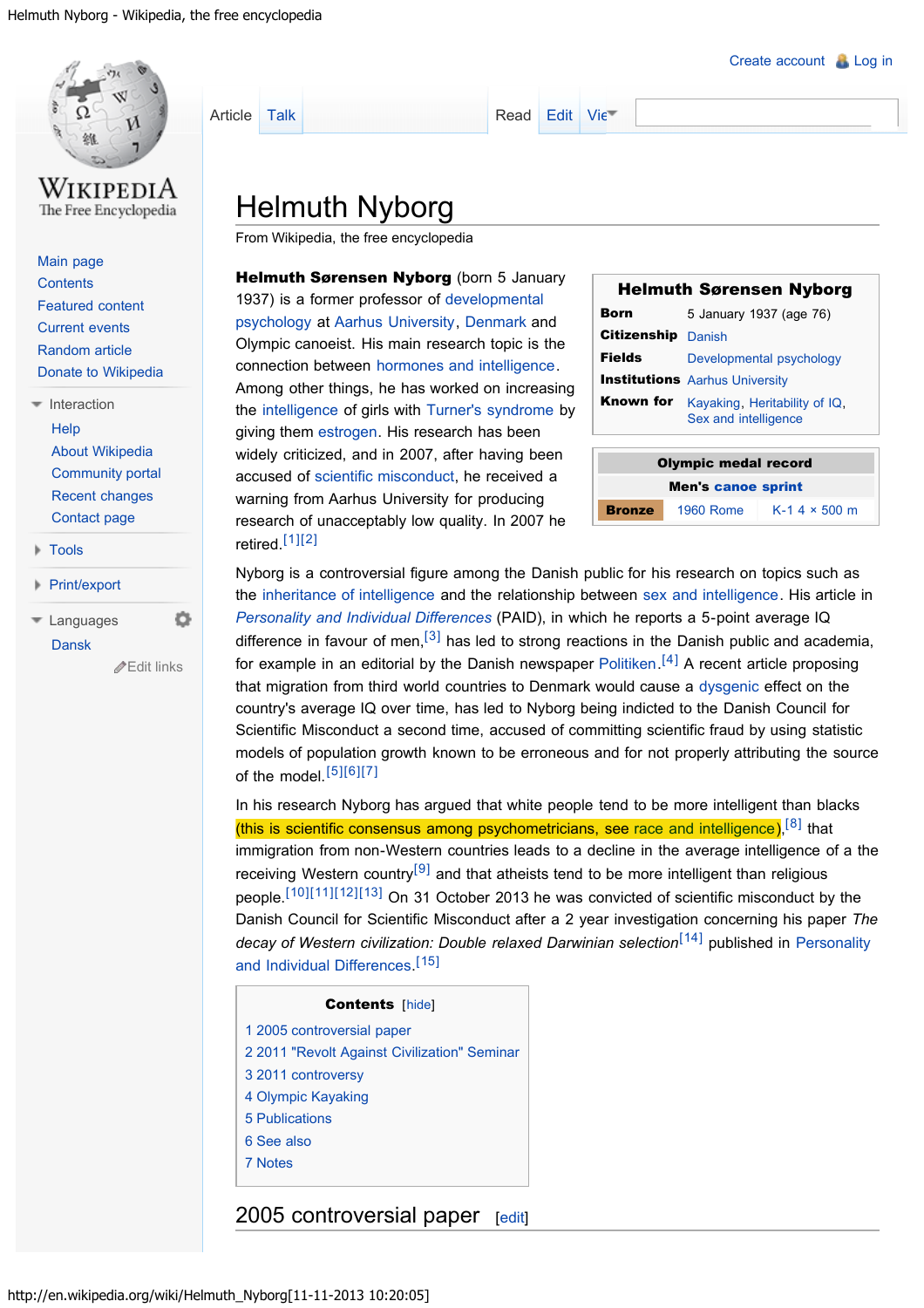<span id="page-1-3"></span>Nyborg's 2005 paper *Sex-related differences in general intelligence* g*, brain size, and social status* [\[3\]](#page-3-0) was published in *[Personality and Individual Differences](http://en.wikipedia.org/wiki/Personality_and_Individual_Differences)*. The reported male–female IQ difference in Nyborg's work is about 8 points. According to Rushton, his own research points to an IQ difference of 3.63, and analysis of Nyborg's data would imply a difference  $4.55$ <sup>[\[16\]](#page-3-0)</sup>

<span id="page-1-10"></span><span id="page-1-9"></span><span id="page-1-7"></span><span id="page-1-6"></span><span id="page-1-5"></span>Nyborg was suspended following criticism of his research.<sup>[\[17\]](#page-3-0)</sup> Aarhus University assembled a committee to investigate, and found him innocent of fraud, but guilty of "grossly negligent behavior."<sup>[\[17\]](#page-3-0)</sup> Nyborg was reinstated to his post and given a severe reprimand.<sup>[17]</sup> He was eventually acquitted by the [Danish Committees on Scientific Dishonesty](http://en.wikipedia.org/wiki/Danish_Committees_on_Scientific_Dishonesty) of the charges of [scientific misconduct.](http://en.wikipedia.org/wiki/Scientific_misconduct)<sup>[\[18\]](#page-3-0)</sup> On 21 September 2006, the university gave Nyborg a "severe reprimand", revoked his suspension, and declared the case closed.<sup>[\[19\]](#page-3-0)</sup> According to a 2006 news story in *[Science](http://en.wikipedia.org/wiki/Science_(journal))*: "Colleagues from around the world have rallied to his defense, accusing the university of having political motives, and claiming that the errors in his research were trivial."<sup>[\[17\]](#page-3-0)</sup> After the DCSD cleared Nyborg of the charges of scientific misconduct, two [Aarhus University](http://en.wikipedia.org/wiki/Aarhus_University) professors, Lise Togeby and Jens Mammen resigned from their positions in the DCSD, citing that the DCSD operated from too narrow of a framework.<sup>[\[20\]](#page-3-0)</sup>

# <span id="page-1-11"></span><span id="page-1-8"></span><span id="page-1-0"></span>2011 "Revolt Against Civilization" Seminar [[edit\]](http://en.wikipedia.org/w/index.php?title=Helmuth_Nyborg&action=edit§ion=2&editintro=Template:BLP_editintro)

<span id="page-1-12"></span>On May 28–29, 2011, Nyborg was a keynote speaker at the seminar "Revolt against Civilization" staged by the holocaust denial organization "Dansk Selskab for Fri Historisk Forskning" ("Danish Society for Free Historical Research"),<sup>[\[21\]](#page-3-0)</sup> where he was photographed alongside the other speakers including [David Duke,](http://en.wikipedia.org/wiki/David_Duke) [Kevin B. MacDonald](http://en.wikipedia.org/wiki/Kevin_B._MacDonald) and [Tomislav](http://en.wikipedia.org/wiki/Tomislav_Suni%C4%87) Sunić.<sup>[\[22\]](#page-3-0)</sup>

## <span id="page-1-13"></span><span id="page-1-1"></span>2011 controversy [[edit\]](http://en.wikipedia.org/w/index.php?title=Helmuth_Nyborg&action=edit§ion=3&editintro=Template:BLP_editintro)

<span id="page-1-14"></span>In 2011 Nyborg published *"The Decay of Western Civilization: Double Relaxed Darwinian* Selection<sup>"[\[23\]](#page-3-0)</sup> in the journal [Personality and Individual Differences](http://en.wikipedia.org/wiki/Personality_and_Individual_Differences), arguing that Denmark was likely to experience a dysgenic effect on intelligence due to immigration from the Middle East. Following publication he was again indicted for the [Danish Committees on Scientific](http://en.wikipedia.org/wiki/Danish_Committees_on_Scientific_Dishonesty) [Dishonesty,](http://en.wikipedia.org/wiki/Danish_Committees_on_Scientific_Dishonesty) accused of scientific misconduct and plagiarism, by a number of scholars from the University of Aarhus. They accused him of using a statistical model for the demographic prognoses that was based on the work of Jørn Ebbe Vig without giving credit, and for using misleading statistics by assuming that Middle Eastern people in Denmark maintained the same reproduction rates as in their countries of origin.<sup>[\[24\]\[25\]\[26\]\[27\]](#page-3-0)</sup>

<span id="page-1-17"></span><span id="page-1-15"></span>On 31 October 2013 he was convicted of scientific misconduct by the Danish Council for Scientific Misconduct after a 2 year investigation concerning his paper *The decay of Western civilization: Double relaxed Darwinian selection*[\[14\]](#page-3-0) published in [Personality and Individual](http://en.wikipedia.org/wiki/Personality_and_Individual_Differences) [Differences,](http://en.wikipedia.org/wiki/Personality_and_Individual_Differences) they found him guilty on 2 charges (out of 6 in total of which the last was 'various other complaints'). The first was that he had published a paper without a co-author which the UVVU thought he should have credited. Nyborg had actually offered co-authorship to the person in question, but he had refused to be a co-author, so Nyborg chose to publish it himself. Nevertheless, the UVVU chose to find him guilty on that ground. The second was for neglecting to mention in the methodology section that he had converted a [total fertility rate](http://en.wikipedia.org/wiki/Total_fertility_rate) into a [crude birth rate.](http://en.wikipedia.org/wiki/Crude_birth_rate) When Nyborg learned that this was a problem, he sent an addendum to the journal, which is common practice when errors or omissions are found in published papers. However, the UVVU still considered it scientific misconduct. [\[15\]](#page-3-0)

# <span id="page-1-4"></span><span id="page-1-2"></span>Olympic Kayaking [[edit\]](http://en.wikipedia.org/w/index.php?title=Helmuth_Nyborg&action=edit§ion=4&editintro=Template:BLP_editintro)

<span id="page-1-16"></span>Nyborg competed as a [sprint canoer](http://en.wikipedia.org/wiki/Canoe_racing) in the early 1960s. He won a bronze medal for [Denmark](http://en.wikipedia.org/wiki/Denmark) in the K-1 4  $\times$  500 m event at the [1960 Summer Olympics](http://en.wikipedia.org/wiki/1960_Summer_Olympics) in [Rome](http://en.wikipedia.org/wiki/Rome).<sup>[\[28\]](#page-3-0)[\[29\]](#page-3-1)</sup>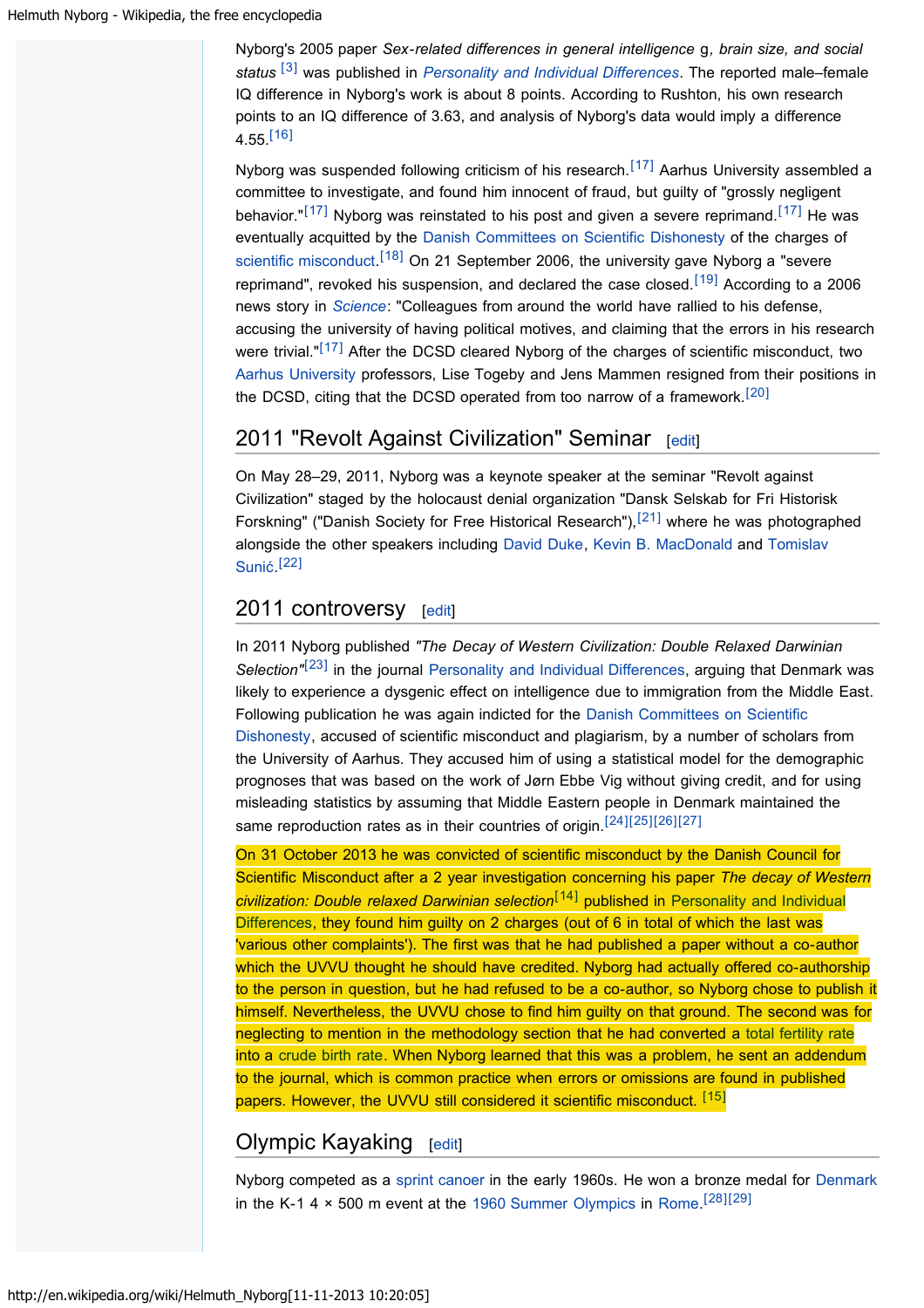# <span id="page-2-0"></span>Publications [[edit\]](http://en.wikipedia.org/w/index.php?title=Helmuth_Nyborg&action=edit§ion=5&editintro=Template:BLP_editintro)

| This section requires expansion. |
|----------------------------------|
| (October 2012)                   |

He is the editor of a 2003 [festschrift](http://en.wikipedia.org/wiki/Festschrift), *The Scientific Study of General Intelligence: Tribute to [Arthur Jensen](http://en.wikipedia.org/wiki/Arthur_Jensen)*, published by [Pergamon Press](http://en.wikipedia.org/wiki/Pergamon_Press) ([ISBN 0080437931](http://en.wikipedia.org/wiki/Special:BookSources/0080437931)). In 2012 he was the editor of a special issue of [Personality and Individual Differences](http://en.wikipedia.org/wiki/Personality_and_Individual_Differences) dedicated to celebrating the 80th birthday of another controversial psychometrician, Northern Irish psychologist, [Richard](http://en.wikipedia.org/wiki/Richard_Lynn) [Lynn.](http://en.wikipedia.org/wiki/Richard_Lynn) [\[30\]](#page-3-2)

### <span id="page-2-3"></span><span id="page-2-1"></span>See also [[edit\]](http://en.wikipedia.org/w/index.php?title=Helmuth_Nyborg&action=edit§ion=6&editintro=Template:BLP_editintro)

• [Sex and intelligence](http://en.wikipedia.org/wiki/Sex_and_intelligence)

### <span id="page-2-2"></span>Notes [[edit\]](http://en.wikipedia.org/w/index.php?title=Helmuth_Nyborg&action=edit§ion=7&editintro=Template:BLP_editintro)

- 1. [^](#page-0-2) Af Kirstine Lefevre Sckerl, klsc@stiften.dk. ["Helmuth Nyborg i modvind](http://stiften.dk/aarhus/helmuth-nyborg-i-modvind-igen) [igen - Aarhus"](http://stiften.dk/aarhus/helmuth-nyborg-i-modvind-igen) & Stiften.dk. Retrieved 2012-02-14.
- 2. [^](#page-0-2) Rune Lykkeberg. ["Den forkerte mand"](http://www.information.dk/142683) & information.dk. Retrieved 2012-02-14.
- 3. ^ *[a](#page-0-3) [b](#page-1-3)* Helmuth Nyborg (August 2005). "Sexrelated differences in general intelligence *g*, brain size, and social status". *[Personality](http://en.wikipedia.org/wiki/Personality_and_Individual_Differences) [and Individual Differences](http://en.wikipedia.org/wiki/Personality_and_Individual_Differences)* 39 (3): 497–509. [doi:](http://en.wikipedia.org/wiki/Digital_object_identifier)[10.1016/j.paid.2004.12.011](http://dx.doi.org/10.1016%2Fj.paid.2004.12.011) ...
- 4. [^](#page-0-4) [Leder i Dagbladet Politiken: G for](http://politiken.dk/debat/ledere/article81143.ece) [galskab](http://politiken.dk/debat/ledere/article81143.ece)<sub>r</sub>
- 5. [^](#page-0-5) AF Kasper Iversen. ["Danmarks Statistik:](http://politiken.dk/videnskab/ECE1399421/danmarks-statistik-anmeldt-professor-bruger-manipulerede-tal/) [Anmeldt professor bruger manipulerede](http://politiken.dk/videnskab/ECE1399421/danmarks-statistik-anmeldt-professor-bruger-manipulerede-tal/) [tal"](http://politiken.dk/videnskab/ECE1399421/danmarks-statistik-anmeldt-professor-bruger-manipulerede-tal/) **&** (in (Danish)). Politiken.dk. Retrieved 2012-02-14.
- 6. [^](#page-0-5) ["Omstridt forsker anklages for snyd og](http://politiken.dk/videnskab/ECE1397522/omstridt-forsker-anklages-for-snyd-og-vildledning/) [vildledning"](http://politiken.dk/videnskab/ECE1397522/omstridt-forsker-anklages-for-snyd-og-vildledning/) **&** (in (Danish)). Politiken.dk. Retrieved 2012-02-14.
- 7. [^](#page-0-5) ["Helmuth Nyborg i ny uredelighed :](http://www.forskeren.dk/?p=1806) [FORSKERforum"](http://www.forskeren.dk/?p=1806) **.** Forskeren.dk. 1999-02-22. Retrieved 2012-02-14.
- 8. [^](#page-0-6) Nyborg, H., & Jensen, A. R. (2000). Black–white differences on various psychometric tests: Spearman's hypothesis tested on American armed services veterans. Personality and Individual Differences, 28(3), 593-599.
- 9. [^](#page-0-7) Nyborg, H. (2012). The decay of Western civilization: Double relaxed Darwinian selection. Personality and Individual Differences, 53(2), 118-125.
- 10. [^](#page-0-8) Lynn, R., Harvey, J., & Nyborg, H. (2009). Average intelligence predicts atheism rates across 137 nations. Intelligence, 37(1), 11-15.
- 11. [^](#page-0-8) Nyborg, H. (2009). The intelligencereligiosity nexus: A representative study of white adolescent Americans. Intelligence, 37(1), 81-93.
- 12. [^](#page-0-8) [http://www.faklen.dk/faklen/01/race](http://www.faklen.dk/faklen/01/race-l%E6re.php)[l%E6re.php](http://www.faklen.dk/faklen/01/race-l%E6re.php) d

[doi](http://en.wikipedia.org/wiki/Digital_object_identifier):[10.1016/j.paid.2011.02.031](http://dx.doi.org/10.1016%2Fj.paid.2011.02.031) .

- 15. ^ *[a](#page-0-9) [b](#page-1-4)* ["Afgørelse fra Udvalget vedrørende](http://emilkirkegaard.dk/da/wp-content/uploads/Nyborg-sag2-UVVU-afg%C3%B8relse.pdf) [videnskabelig uredelighed for kultur- og](http://emilkirkegaard.dk/da/wp-content/uploads/Nyborg-sag2-UVVU-afg%C3%B8relse.pdf) [samfundsvidenskabelig forskning](http://emilkirkegaard.dk/da/wp-content/uploads/Nyborg-sag2-UVVU-afg%C3%B8relse.pdf) [\(UKSF\)"](http://emilkirkegaard.dk/da/wp-content/uploads/Nyborg-sag2-UVVU-afg%C3%B8relse.pdf) . Retrieved 8 November 2013.
- 16. [^](#page-1-5) [Article from](http://www.bioxray.dk/~mok/eugenik/jp_20060820.pdf) J[Jyllandsposten](http://en.wikipedia.org/wiki/Jyllandsposten)
- 17. A <sup>[a](#page-1-6) [b](#page-1-7) [c](#page-1-7) [d](#page-1-8)</sup> ["Cleverness Controversy"](http://www.sciencemag.org/content/vol314/issue5804/newsmakers.dtl) **.** *Science* 314 (5804): 1365b. December 2006.
	- [doi:](http://en.wikipedia.org/wiki/Digital_object_identifier) [10.1126/science.314.5804.1365b](http://dx.doi.org/10.1126%2Fscience.314.5804.1365b) .
- 18. [^](#page-1-9) ["090707-Final Settlement of Nyborg](http://www.au.dk/en/about/news/oldnews/2007/090707/) [Case"](http://www.au.dk/en/about/news/oldnews/2007/090707/) & Au.dk. Retrieved 2012-02-14.
- 19. [^](#page-1-10) Anders Frølund, *[Rector's decision](http://www.au.dk/en/news/210906a) [regarding the Helmuth Nyborg case](http://www.au.dk/en/news/210906a)* Public statement by the university, September 29, 2006
- 20. A [Disagreement regarding academic](http://www.au.dk/en/univers/campuslife/campuslife2007/dishonesty/) [dishonesty](http://www.au.dk/en/univers/campuslife/campuslife2007/dishonesty/)  $\frac{d}{dx}$ , 2011.10.03, au.dk
- 21. [^](#page-1-12) ["Hjem Dansk Selskab for Fri Historisk](http://web.archive.org/web/20121015030014/http://www.holocaust.nu/) [Forskning"](http://web.archive.org/web/20121015030014/http://www.holocaust.nu/) & Holocaust.nu. Retrieved 2013-09-03.
- 22. [^](#page-1-13) ["Revolt against Civilization: A two day](http://web.archive.org/web/20110817032655/http://www.dsfhf.dk/nyheder/2011/06/revolt-against-civilization-a-two-day-private-seminar-in-denmark,-may-2011) [private seminar in Denmark, May 2011 -](http://web.archive.org/web/20110817032655/http://www.dsfhf.dk/nyheder/2011/06/revolt-against-civilization-a-two-day-private-seminar-in-denmark,-may-2011) [Dansk Selskab for Fri Historisk](http://web.archive.org/web/20110817032655/http://www.dsfhf.dk/nyheder/2011/06/revolt-against-civilization-a-two-day-private-seminar-in-denmark,-may-2011) [Forskning"](http://web.archive.org/web/20110817032655/http://www.dsfhf.dk/nyheder/2011/06/revolt-against-civilization-a-two-day-private-seminar-in-denmark,-may-2011) & Dansk Selskab for Fri Historisk Forskning. 2011-06-02. Retrieved 2013-09-03.
- 23. [^](#page-1-14) Helmuth Nyborg: *[The Decay of Western](http://lesacreduprintemps19.files.wordpress.com/2011/04/nyborg-2011-the-decay-of-western-civilization-double-relaxed-darwinian-selection.pdf) [Civilization: Double Relaxed Darwinian](http://lesacreduprintemps19.files.wordpress.com/2011/04/nyborg-2011-the-decay-of-western-civilization-double-relaxed-darwinian-selection.pdf) [Selection](http://lesacreduprintemps19.files.wordpress.com/2011/04/nyborg-2011-the-decay-of-western-civilization-double-relaxed-darwinian-selection.pdf)*
- 24. [^](#page-1-15) Information: *[Nyborgs konsulent er](http://www.information.dk/279906) [medstifter af Den Danske Forening](http://www.information.dk/279906)* (hentet 2013-07-25)
- 25. [^](#page-1-15) FORSKERforum: *[Helmuth Nyborg i ny](http://www.forskeren.dk/?p=1806) [uredelighed](http://www.forskeren.dk/?p=1806)* (hentet 2013-07-25)
- 26. [^](#page-1-15) [\[1\]](http://fivu.dk/publikationer/2009/filer-2009/uvvu-vejledninger-gvp-2009.pdf) punkt 4, side 35
- 27. [^](#page-1-15) Politiken: *[Danmarks Statistik: Anmeldt](http://politiken.dk/videnskab/ECE1399421/danmarks-statistik-anmeldt-professor-bruger-manipulerede-tal/) [professor bruger manipulerede tal](http://politiken.dk/videnskab/ECE1399421/danmarks-statistik-anmeldt-professor-bruger-manipulerede-tal/)*
- 28. [^](#page-1-16) Nyborg, Helmuth (December 2009). ["Curriculum Vitae"](http://www.helmuthnyborg.dk/Curriculum-Vitae/CV-December-2009.pdf) (PDF). Retrieved September 19, 2010.
- 29. [^](#page-1-16) ["Sports-reference.com profile"](http://www.sports-reference.com/olympics/athletes/so/helmuth-nyborg-sorensen-1.html) ? Sports-